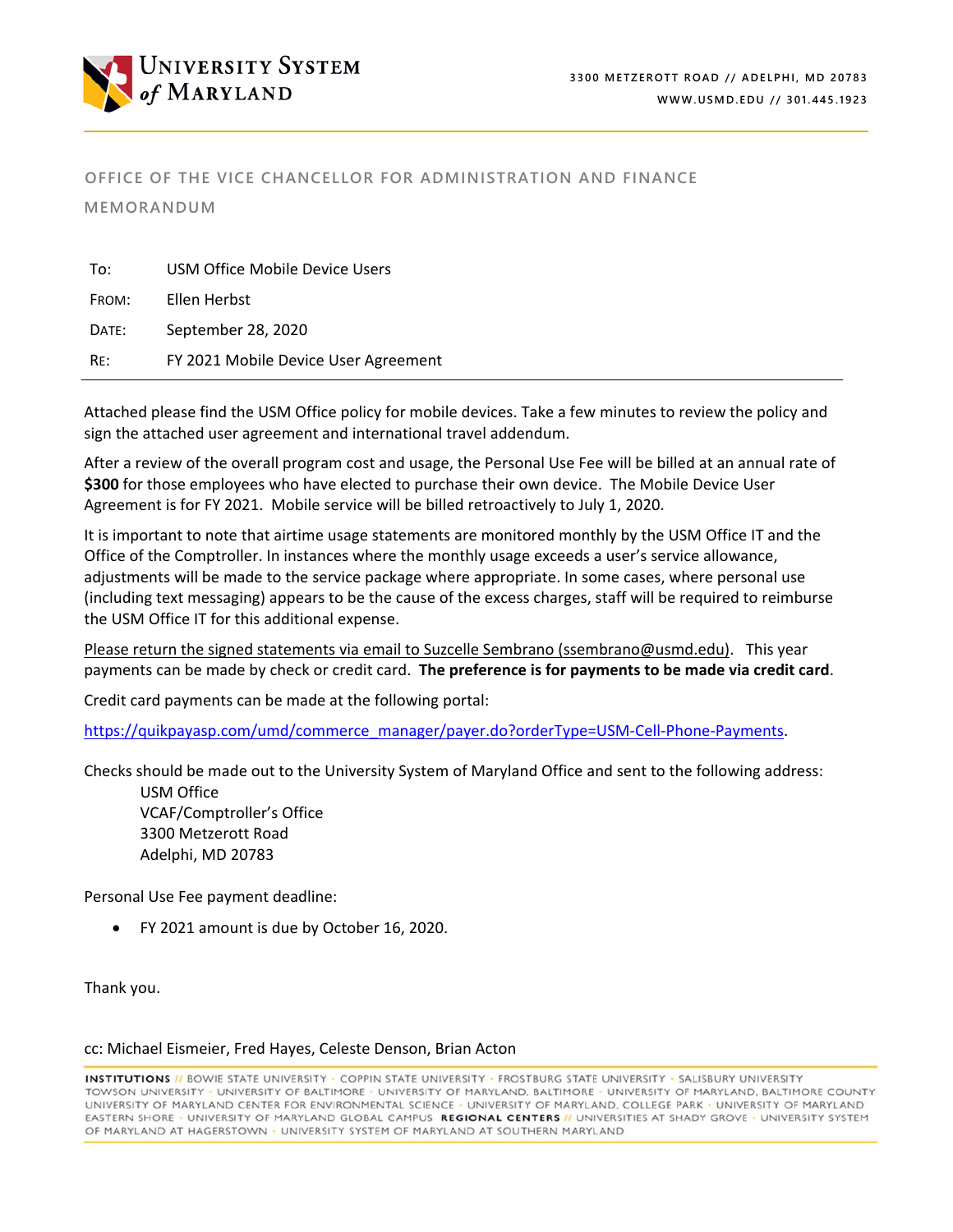

## **USM Office Mobile Device Policy**

#### **1. INTERNAL POLICY**

Employees may be issued a USM Office provided mobile device and service primarily for non‐ compensatory business reasons. Job roles that entail one or more the following can be considered to have a strong and continuing non-compensatory business reason:

- The employee is required to travel on a frequent basis and must maintain regular communication while in travel status.
- The employee does not have access to other communication devices while on the job because the employee has no assigned office and/or the primary work location changes based on assignments.
- The employee supports essential systems that may require immediate communications throughout the day, after‐hours, or while on travel.
- The employee is considered key personnel for emergency or safety purposes.
- The employee is required by their department to be accessible at all times by electronic means.

An employee whose job role has a strong and continuing non‐compensatory business reason to be issued a USM Office mobile device and service *who prefers to maintain a single personal device for both personal and business use may do so, but must purchase the device through USM Office IT General Services Administration (GSA) pricing contract with Verizon (GS‐35F‐0119P*).

Service will be maintained by the USM Office to ensure that it is reasonable related to the USM Office's business needs, to ensure that the USM Office's payment for business use does not exceed the employee's actual expenses, and to reduce the administrative burden of providing a monthly reimbursement plan. The employee will be required to pay an annual fee to the USM Office for personal use for the following period. The fee will be reviewed annually in light of current rates and estimates of personal use over the previous period(s).

### **2. RESPONSIBILITIES**

### **Mobile Device Assignment (Department Heads & Vice Chancellors):**

Department Heads are required to:

- Determine whether an employee's job role necessitates the provision of a USM Office mobile device and service based upon his or her responsibilities and duties.
- Ensure that requests for a USM Office provided mobile device and service establish a non‐ compensatory business reason in accordance with the IRS's working condition fringe benefit rules.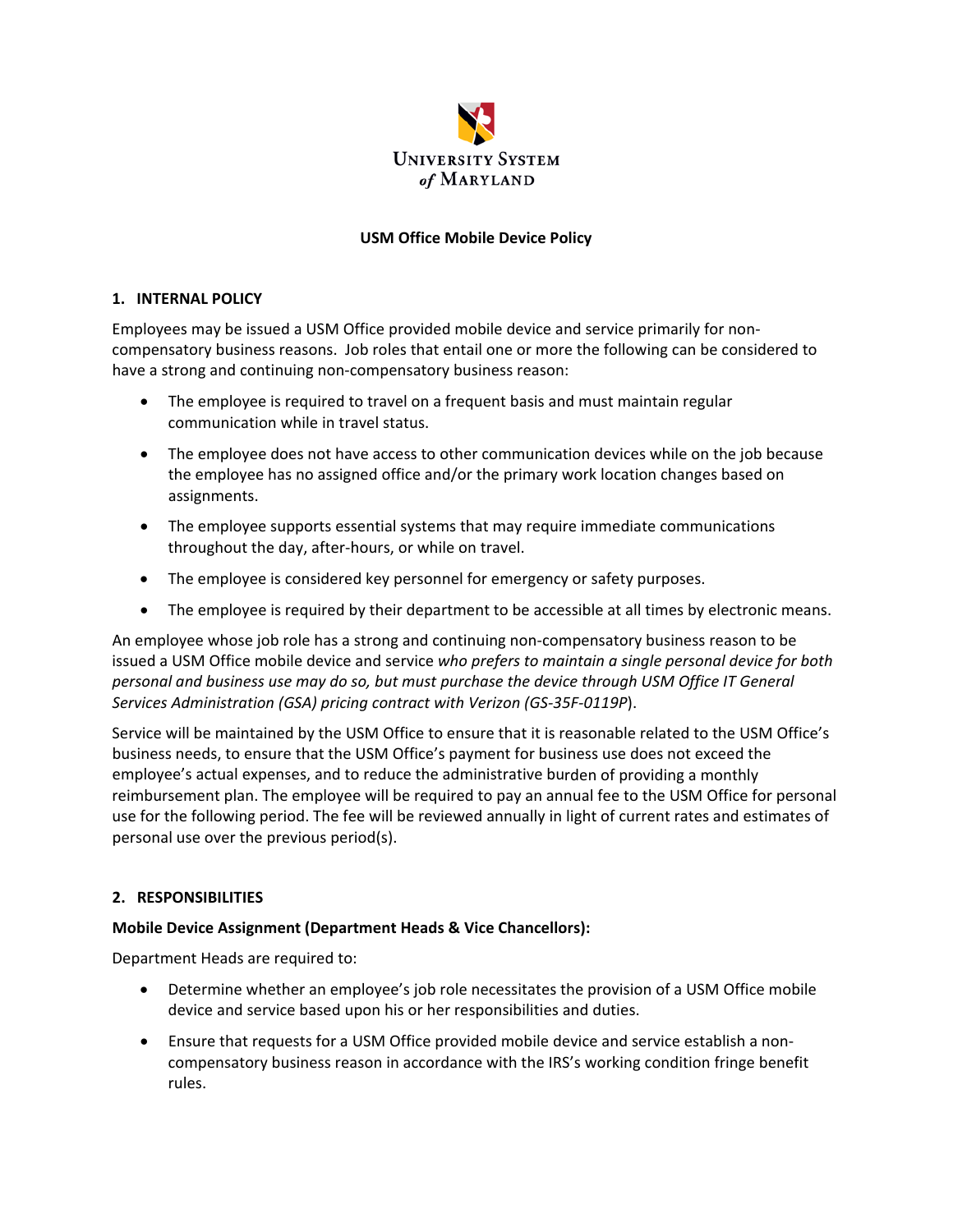- Ensure that requests for a USM Office provided mobile device and service are approved by the requesting department's Vice Chancellor. [Agreements will be assembled by the Comptroller's Office and presented to each Vice Chancellor at once.]
- Ensure that the USM Mobile Device User Agreement and International Travel Addendum are signed annually for each employee that has been provided a USM Office mobile device and/or service.
- Submit all requests for a USM Office provided mobile device and service and user agreements to [geeks@usmd.edu](mailto:geeks@usmd.edu) as necessary.

## **USM Office Provided Devices (Staff Members / Employees):**

Staff members and employees are required to:

- Review and sign the USM Mobile Device User Agreement and International Travel Addendum annually, and return the signed forms as instructed in the transmittal letter.
- Maintain a separate device and service for personal use and notify their department head if such a device and service is not maintained or lapses.
- Ensure that personal use of a USM Office provided mobile device is minimal and incidental. An employee will be held responsible for any personal use that results in additional charges.
- Ensure the device is protected from damage and unauthorized use.
- Ensure the device is returned to the USM Office IT Department if the employee terminates employment with the USM Office.

## **Employee Purchased Devices (Staff Members / Employees):**

Staff members and employees are required to:

- Review and sign the USM Mobile Device User Agreement form and International Travel Addendum annually, and return the signed forms as instructed in the transmittal letter.
- Include payment, in full, of the annual fee for personal use as identified in the agreement. This amount is not refundable.
- Ensure usage comports with the employee's service plan. An employee will be held responsible for any personal use that results in additional charges.
- Mobile devices purchased by the employee remain the personal property of that individual.
- All maintenance, service, insurance etc. of the mobile device is the responsibility of the employee and will not be reimbursed.

### **USM Office IT**

USM Office IT manages the USM Office staff mobile service, and has full responsibility and authority to:

- Ensure all justifications are received and properly approved and the USM Mobile Device User Agreement and International Travel Addendum are signed before a device is issued or service is activated.
- Purchase, repair and maintain USM-owned data devices (e.g., cell phones, iPad, modems). Devices purchased by employees shall be serviced and/or maintained by employees.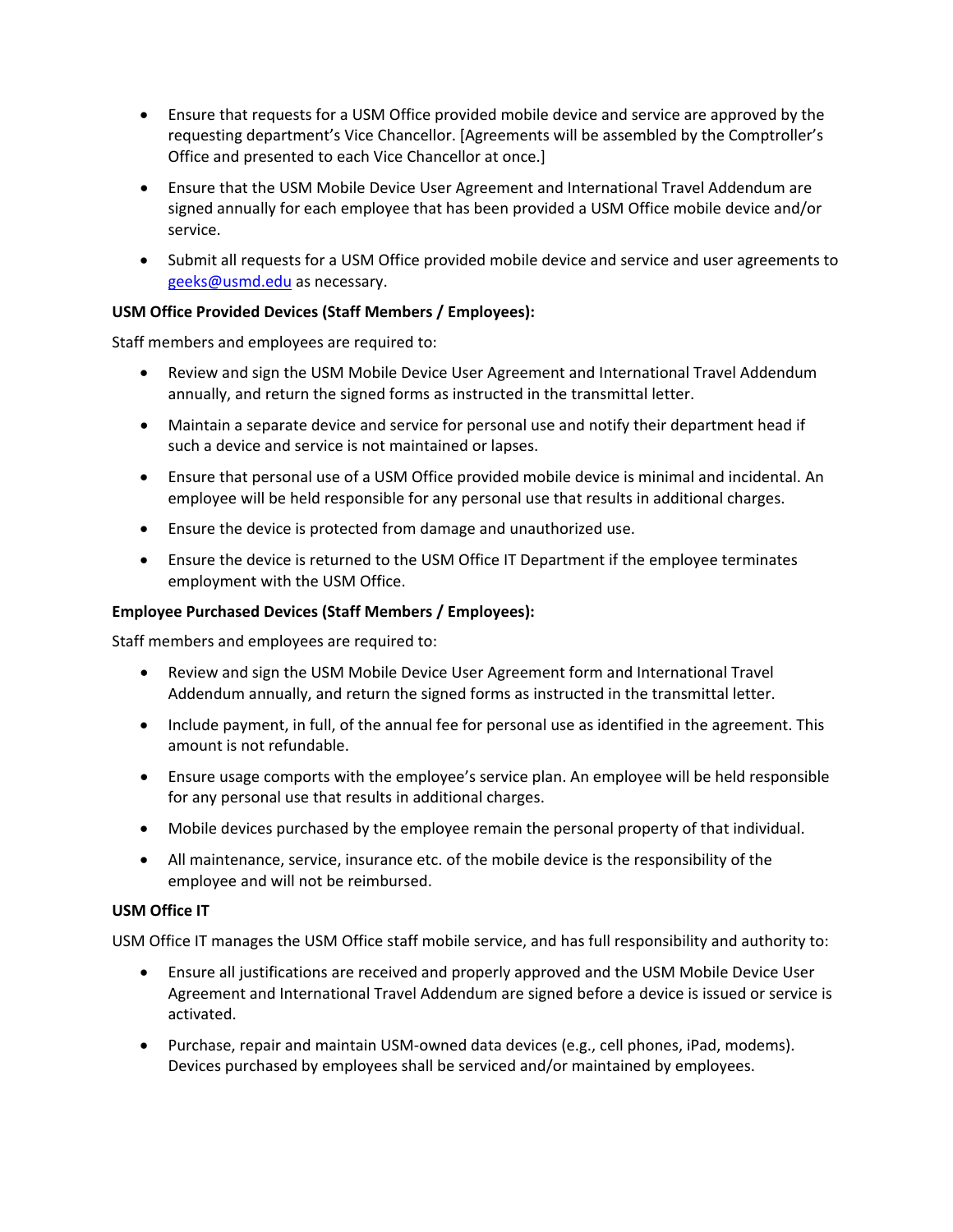- Pay the monthly access fees for features and usage charges for mobile services provided by the USM Office.
- Review the monthly billings for mobile services, determining which calls are official business, and request (in writing) reimbursement from the authorized user, when necessary.
- Secure USM-purchased mobile devices and all related equipment.
- Maintain an inventory database of USM‐purchased data equipment.
- Provide a memo from USM Office IT to the relevant department heads and Vice Chancellors containing the cellular number(s) for each device under their purview.
- Ensure that all appropriate records, including the justification and certification, are kept and readily available for USM Office audits.

#### **Notes:**

- Certain service upgrades may be available at the user's own expense, subject to Supervisor approval. Basic device use charges are paid by USM IT.
- Employee home phone and internet access are not funded by USM Office.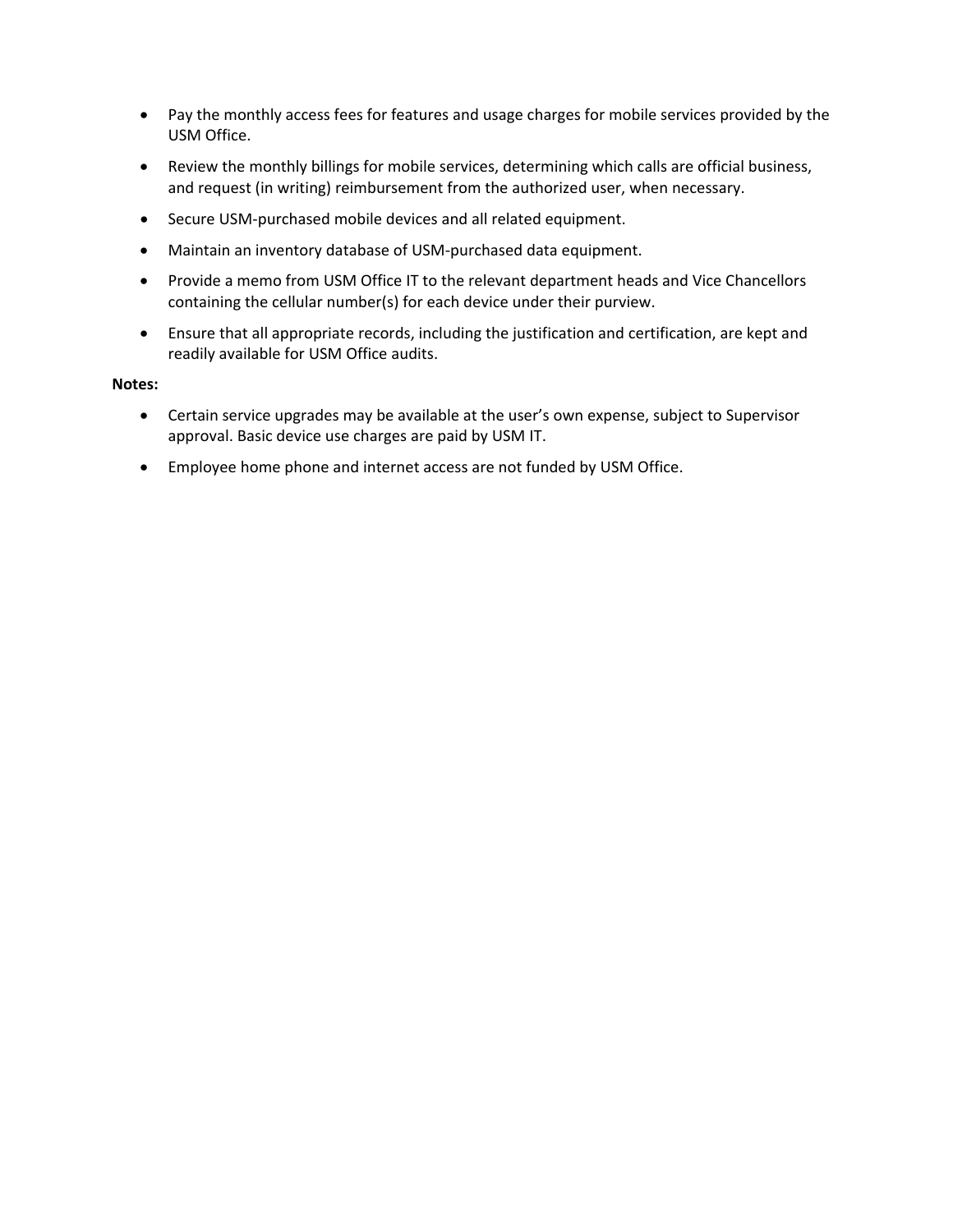

#### **FY 2021 AGREEMENT FOR USE OF MOBILE DEVICES & SERVICE**

#### **Categorize the business reason for USM Office provided mobile device and/or service (select all that apply):**

 $\Box$  Employee's position requires frequent travel for USM business and must maintain communication

 $\Box$  Employee's position requires off-site working location(s) that have no communication

 $\square$  Employee's position supports essential systems that may require immediate communication

 $\Box$  Employee is key personnel for emergency or safety purposes

 $\Box$  Employee is required to be accessible at all times by electronic means

 $\Box$  Other – Describe:

Provide a description of the position and the specific duties relating to the business reason selected (attach memo if necessary):

\_\_\_\_\_\_\_\_\_\_\_\_\_\_\_\_\_\_\_\_\_\_\_\_\_\_\_\_\_\_\_\_\_\_\_\_\_\_\_\_\_\_\_\_\_\_\_\_\_\_\_\_\_\_\_\_\_\_\_\_\_\_\_\_\_\_\_\_\_\_\_\_\_\_\_\_\_\_\_\_\_\_\_\_\_\_\_\_\_\_ \_\_\_\_\_\_\_\_\_\_\_\_\_\_\_\_\_\_\_\_\_\_\_\_\_\_\_\_\_\_\_\_\_\_\_\_\_\_\_\_\_\_\_\_\_\_\_\_\_\_\_\_\_\_\_\_\_\_\_\_\_\_\_\_\_\_\_\_\_\_\_\_\_\_\_\_\_\_\_\_\_\_\_\_\_\_\_\_\_\_ \_\_\_\_\_\_\_\_\_\_\_\_\_\_\_\_\_\_\_\_\_\_\_\_\_\_\_\_\_\_\_\_\_\_\_\_\_\_\_\_\_\_\_\_\_\_\_\_\_\_\_\_\_\_\_\_\_\_\_\_\_\_\_\_\_\_\_\_\_\_\_\_\_\_\_\_\_\_\_\_\_\_\_\_\_\_\_\_\_\_

#### **Service Requested:**

☐ New USM Office Device and Service

- ☐ New Personal Device and Service
- ☐ Renewal of USM Office Device and Service
- ☐ Renewal of Personal Device and Service

Mobile devices may be assigned to employees / contractors whose need for mobile communications is of an essential nature in the conduct of University System of Maryland business. USM IT may also provide service to employee‐owned mobile devices when there is a substantive business need.

Authorized users are financially responsible for unauthorized use, unauthorized charges and charges resulting from excessive use and/or use of fee-for-service calls. If there are questions, the user must review monthly bills, verify the accuracy of the billing and identify any suspect calls that were not official.

Authorized users are responsible for returning USM‐purchased devices to the USM IT when no longer required for USM official business and/or upon separation. The user must reimburse USM IT for the purchase price of the device, if it is not returned in a timely manner. Authorized users are responsible for reimbursing USM IT for the purchase price of a lost or stolen USM provided mobile device, if its loss or theft was due to negligence.

Employees / contractors violating these procedures are subject to disciplinary action. rules.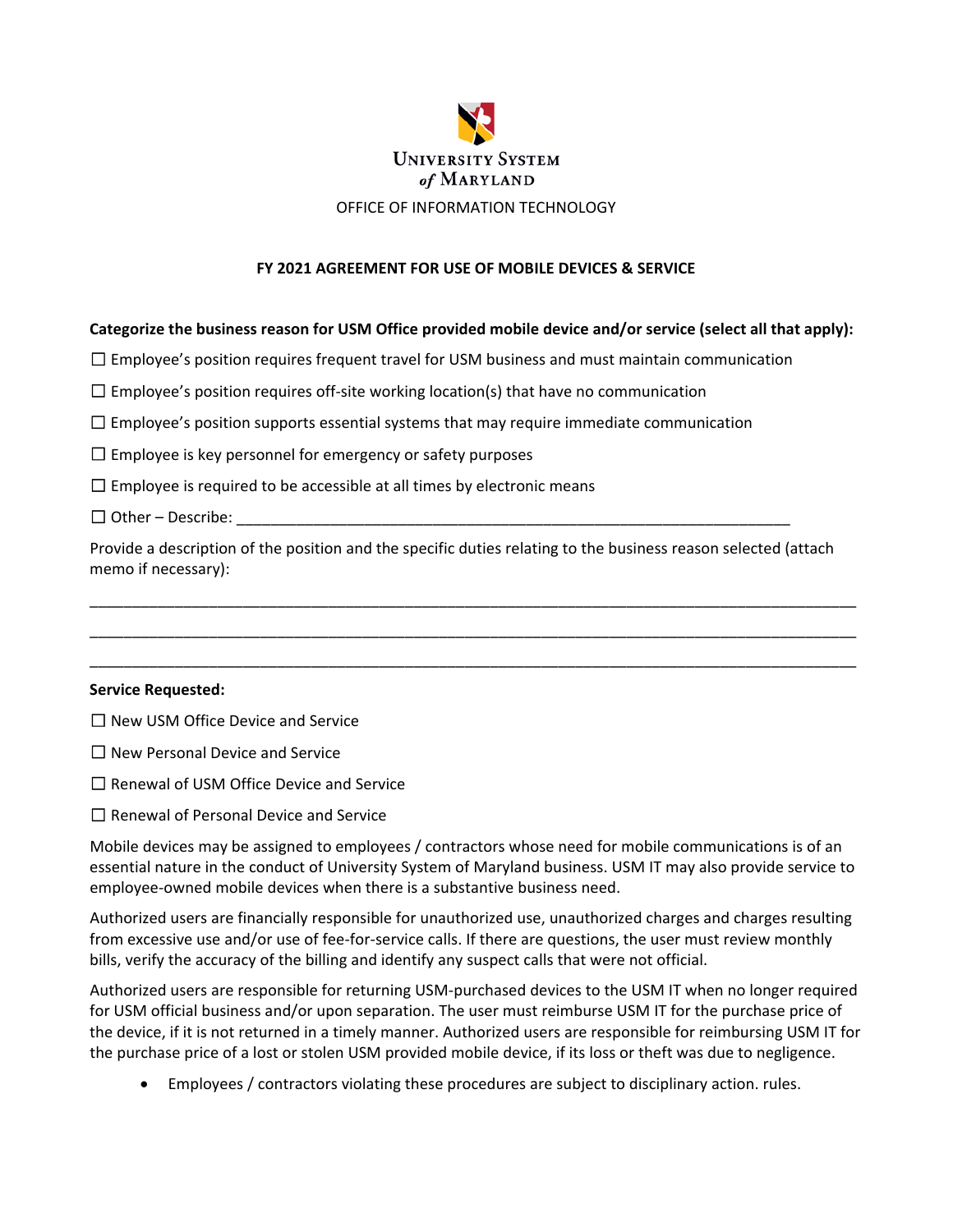The current Personal Use Fee is \$300. Overall usage will be monitored by USM IT and the Office of the Comptroller. Plans may be adjusted as appropriate, based on personal / business use and as outlined within the USM Office Mobile Device Policy.

### **EMPLOYEE CERTIFICATION**

I have read the Mobile Device Policy and understand the requirements stated therein and above and agree to adhere to them:

| <b>Employee Name:</b>                 |                       |  |  |
|---------------------------------------|-----------------------|--|--|
|                                       | Date: ____________    |  |  |
| Phone Number:                         | Device:               |  |  |
| <b>Department Head or Supervisor:</b> |                       |  |  |
|                                       |                       |  |  |
|                                       | Date: $\qquad \qquad$ |  |  |

Please submit signed agreement to Suzcelle Sembrano to her email address at [ssembrano@usmd.edu](mailto:ssembrano@usmd.edu).

Personal Use Fee (\$300) can be paid by check or credit card.

Checks should be made payable to the University System of Maryland and mailed to the following address:

University System of Maryland Office VCAF/Comptroller's Office 3300 Metzerott Road Adelphi, MD 20783

Credit card payments can be made through the following portal:

[https://quikpayasp.com/umd/commerce\\_manager/payer.do?orderType=USM](https://quikpayasp.com/umd/commerce_manager/payer.do?orderType=USM-Cell-Phone-Payments)-Cell-Phone-Payments.

Personal Use Fee may not be charged to business expense accounts.

Deadline: **October 16, 2020**